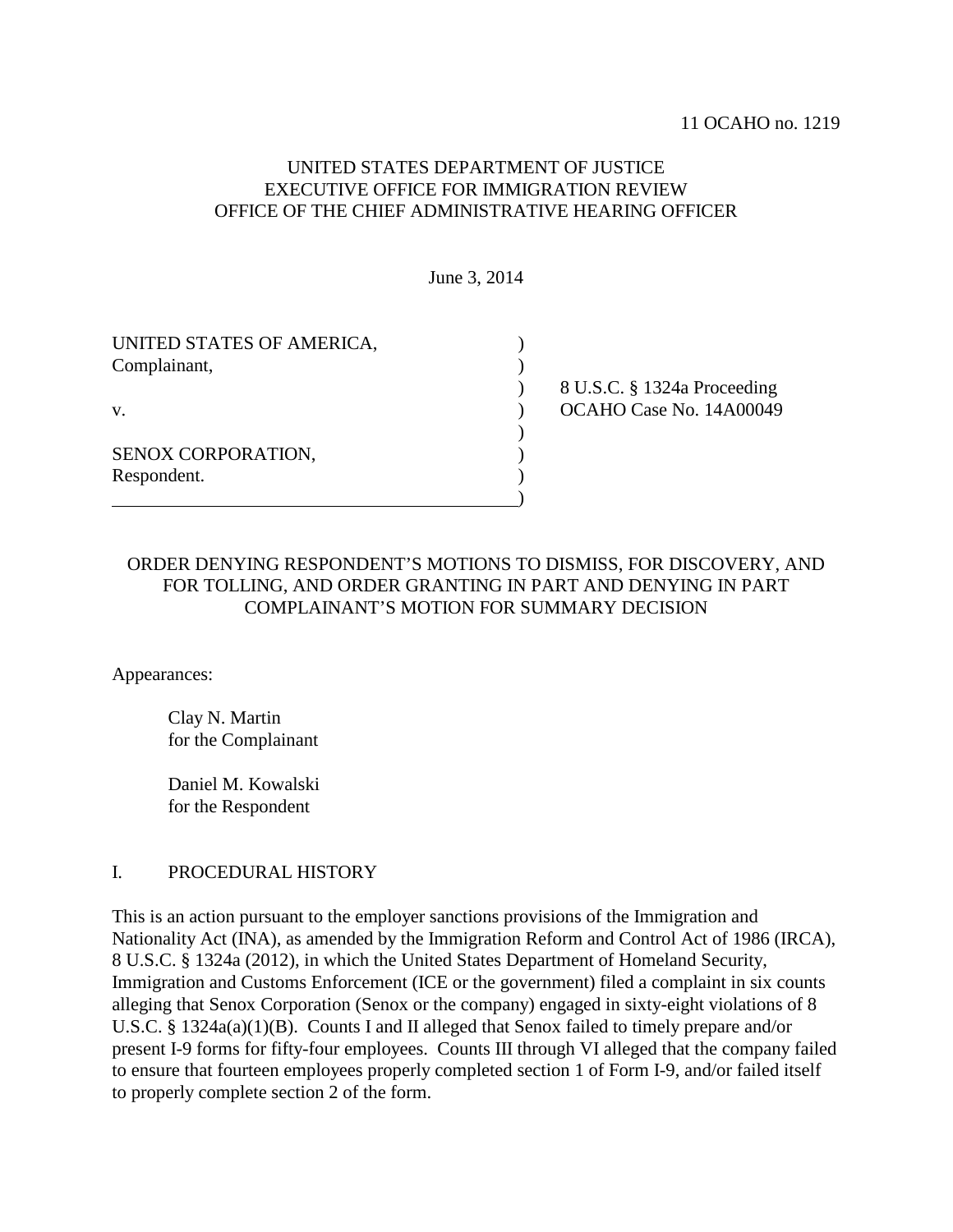Senox filed a timely answer denying the material allegations and disputing the penalties ICE assessed. Prehearing procedures were undertaken, and a telephonic prehearing conference was convened at which the parties mutually agreed to nine stipulations proffered by the government and one stipulation proffered by the company. Those stipulations are adopted, and are set forth the first ten findings of fact in this matter. The government was directed to provide the company with evidence about its penalty calculation in order to facilitate settlement discussions, and a schedule was established calling for the filing of dispositive motions on or before January 15, 2014.

On January 15, 2014, Senox filed two motions, one styled as a motion to dismiss and for tolling, and the other as a motion for discovery and for tolling. Also on January 15, 2014, the government filed a motion for summary decision. ICE responded to Senox's motions, Senox responded to the government's motion, and all the motions are ready for resolution.

## II. BACKGROUND INFORMATION

Senox Corporation is a private, for-profit corporation registered in Texas, where it has been in continuous operation since April 4, 1985. The company is a manufacturer and wholesaler of seamless raingutter products that has its headquarters in Austin, Texas, and additional locations in eight states.

ICE served Senox with a Notice of Inspection (NOI) on March 29, 2012, seeking I-9 forms for the company's current and terminated employees for the period from October 1, 2011 through March 29, 2012, as well as employment and payroll records, time and attendance records, tax returns, and other information. The company presented inter alia I-9 forms for fifty-six employees. ICE determined that the company failed to prepare or present I-9 forms for fiftythree employees, failed to prepare a timely I-9 form for one employee, failed to ensure that three employees properly completed section 1 of the Form I-9, and failed itself to properly complete section 2 for eleven employees. Payroll records indicate that at the time of inspection, the company had one hundred nine employees. $<sup>1</sup>$  $<sup>1</sup>$  $<sup>1</sup>$ </sup>

ICE served the company with a Notice of Intent to Fine (NIF) on January 30, 2013. Senox filed a timely Request for Hearing on February 20, 2013 and all conditions precedent to the institution of this proceeding have been satisfied.

<span id="page-1-0"></span><sup>1</sup> No I-9 forms were required for two of these employees because they were hired prior to November 6, 1986, the effective date of the statute.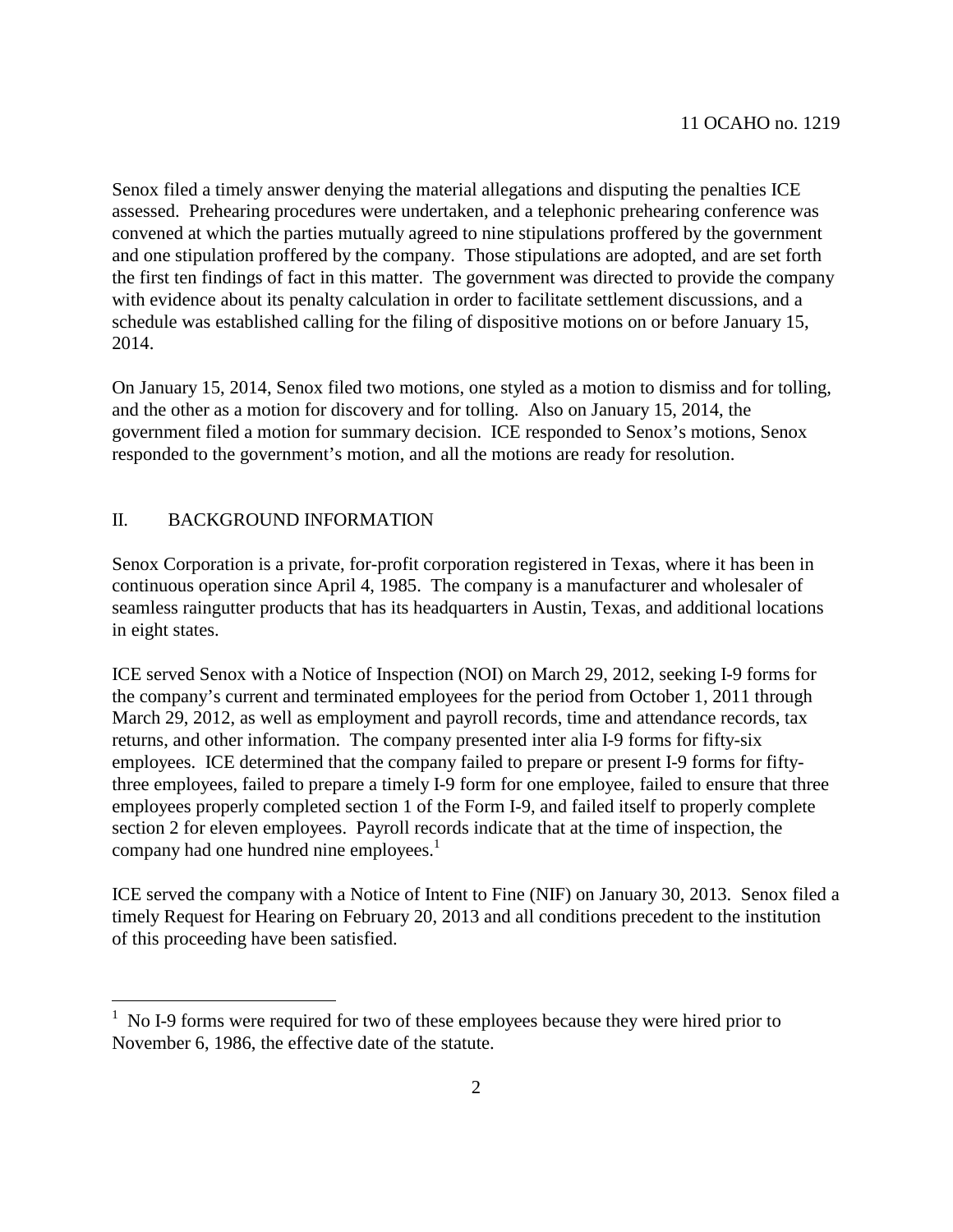## III. THRESHOLD ISSUES

#### A. The Company's Preliminary Motions

Senox's motion to dismiss and for tolling asserts that ICE used methodologies other than those referred to in the government's motion for summary decision to calculate the penalties in this case, and that the government failed to provide evidence of the source of its fine methodology or show that the source rises to the level of a regulation, policy guideline, policy statement, or agency guideline. The company further states that deadlines should be tolled pending resolution of its contemporaneous discovery request and pending a definitive statement that settlement discussions have failed.

Senox's motion for discovery and for tolling points out that the matrix ICE used to determine the fine levels was not published in the Federal Register, was not subject to notice and comment, is not signed by any ICE or DHS official, and should have no legal weight. Senox asks for an order compelling the production of "all DHS records relating to the creation of, and justification for, said matrix, including, but not limited to, emails, memos, proposals, reports, and analyses, and, in particular, any DHS records purporting to provide a methodology to substantiate the fine schedules and enhancements in said matrix." The company also asks for tolling of the deadlines pending completion of its discovery as well as the exhaustion of settlement prospects.

## B. The Government's Response

The government points out in response that Senox provided no defense to its allegations of liability, and that the company just attacked ICE's fine methodology. ICE says it is well established that the government has broad discretion in deciding how to assess penalties, *citing* United States v. Aid Maintenance Co., 8 OCAHO no. 10[2](#page-2-0)3, 321, 343  $(1999)$ , and that its obligation is only to set penalties within the permissible range. ICE notes further that its penalty assessment falls within the parameters set forth in 8 C.F.R. § 274a.10(b)(2), and that while

<span id="page-2-0"></span><sup>&</sup>lt;sup>2</sup> Citations to OCAHO precedents reprinted in bound Volumes 1 through 8 reflect the volume number and the case number of the particular decision, followed by the specific page in that volume where the decision begins; the pinpoint citations which follow are thus to the pages, seriatim, of the specific entire volume. Pinpoint citations to OCAHO precedents subsequent to Volume 8, where the decision has not yet been reprinted in a bound volume, are to pages within the original issuances; the beginning page number of an unbound case will always be 1, and is accordingly omitted from the citation. Published decisions may be accessed in the Westlaw database "FIM-OCAHO," or in the LexisNexis database "OCAHO," or on the website at http://www.justice.gov/eoir/OcahoMain/ocahosibpage. htm# PubDecOrders.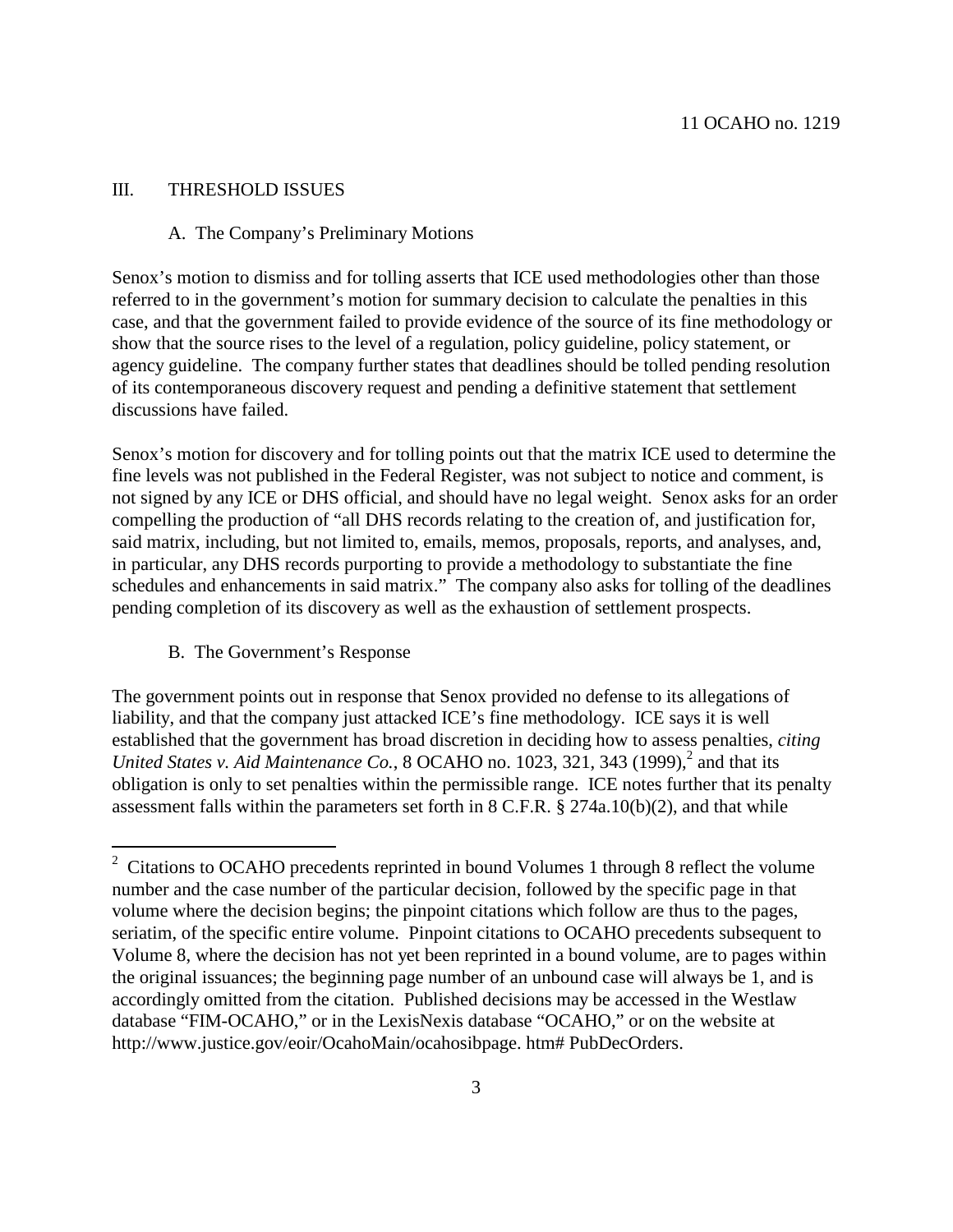OCAHO has no authority to review or enforce ICE policy, neither is it bound by the agency's internal guidance.

The government argues that discovery at this stage should be denied because investigation of the fine matrix is irrelevant where OCAHO follows its own precedent decisions and is not bound by ICE guidance, and the administrative law judge has authority to accept or totally disregard the government's proposed fine amount. The discovery request is accordingly not calculated to lead to admissible evidence, and it is overbroad and unduly burdensome. Tolling for the possibility of settlement should also be denied, ICE says, because the issues are not complicated, because previous settlement attempts have been unfruitful, and because settlement can still be attempted without tolling these proceedings.

#### C. Discussion and Analysis

Senox's motion to dismiss is denied. No grounds for dismissal of this case were articulated and none are readily apparent. The company's motion for discovery is also denied. OCAHO case law has long recognized there is no one single permissible method for calculating penalties. As the Chief Administrative Officer (CAHO) explained in affirming a final decision and order in *United States v. Filipe, Inc.*, 1 OCAHO no. 108, 726, 731-32 (1989), nothing in the statute either mandates or precludes the use of a mathematical formula to assess penalties, so long as the five factors mandated by statute are given due consideration. Legacy INS previously adopted its own methodology, *see United States v. Sunshine Bldg. & Maint., Inc.*, 7 OCAHO no. 997, 1122, 1175 (1998), and ICE in turn has done the same. This office has no independent, free-floating authority to exercise a supervisory role over these agencies or to dictate what methods the agencies should or should not use to assess penalties.

Senox cites to no legal authority requiring that the government's internal agency guidance be published in the Federal Register, promulgated as a regulation, or signed by a particular individual. Neither does it contend that the government's fine matrix is not publicly available; to the contrary, it is undisputed that ICE's "Fact Sheet: Form I-9 Inspection Overview" has been posted on the agency's ICE's website since 2009. Absent some showing that something more is required, the company's motion is denied. Tolling for additional settlement negotiations is also denied.

#### IV. SUMMARY DECISION CONSIDERED

#### A. The Government's Motion

ICE's motion for summary decision asserts that Senox offered no evidence to support its denials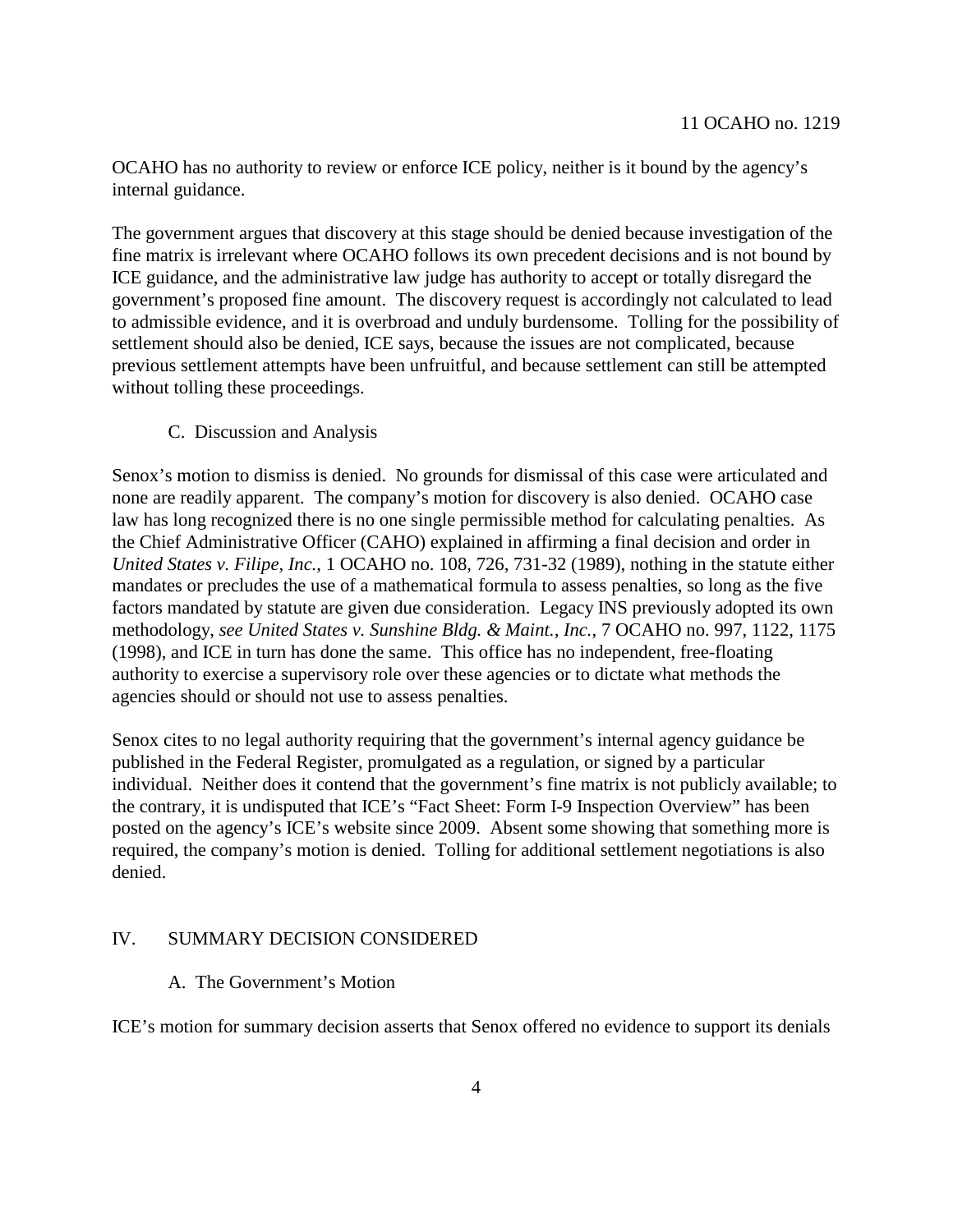of the allegations in the complaint, and that there are no genuine issues of material fact regarding liability for the violations alleged. Count I alleges that Senox failed to prepare and/or present I-9 forms for L.A. Ayers, A.C. Beasley, P.A. Benford, I.B. Borjas, L.K. Britton, D.A. Broyles, C.E. Cannon, F.A. Chavez, A.D. Clark, D.S. Craft, S.M. David, T.C. Davis, I.L. Edwards, J.D. Ellis, L. Fuentes, D.V. Galvez, S.T. Garza, E.V. Gonzalez, R. Gonzalez, D.W. Gordon, J.S. Granado, H. Hernandez, L.J. Ingerly, B.J. Maloney, J.A. Martin, E.M. Martinez, J. Martinez, M.S. Martinez, C.M. McGinnis, J.F. Minor, C. Parlee, J.T. Platt, A. Polk, P.D. Powers, B.J. Prior, D.J. Ramirez, O. Ramos, T.G. Rash, L.F. Riggs, J.I. Rios, S.G. Salas, J.R. Sanchez, S. Sanders, T.M. Showell, J.W. Smith, J. Torres, J.A. Tovar, O. Trujillo, E.E. Urban, L. Villaafranc, R.J. Wadkins, C.J. Yorek, and N.A. Zindars. Count II alleges that Senox failed to prepare an I-9 form for Dalyn Walters at the time of hire or in a timely manner. The government points out that despite its denials, Senox does not affirmatively assert that it presented I-9s for the fifty-three employees named in Count I or that it prepared a timely I-9 for the employee named in Count II.

Count III alleges that the company failed to ensure that the employee properly completed section 1 of the I-9 form where the employee attestation is not marked for Justo Martinez, Ruben Moreno, and Sabino Ramirez. Count IV alleges that the company failed to properly complete section 2 of the I-9 form for Kimberly Larvin, because improper list A, B, or C documents were reviewed. Count V alleges that the company failed to sign the employer attestation on the I-9 forms for Javier Celestino, Leslie Clark, Ricky Coffelt, Curt Dyer, Jeffrey Hartmann, Noe Hernandez, Nicholas Jung, Clint Morgan, and Harry Wendt. Finally, Count VI alleges that the company's authorized representative failed to print its name in section 2 of the I-9 form for Eloy Vilchis.

ICE states that visual examination of the I-9s the company presented demonstrates the substantive violations complained of in Counts III-VI. The government says further that Senox is not entitled to the affirmative defense of good faith provided by 8 U.S.C. § 1324a(b)(6) because the company's violations are substantive in nature, and the defense is available only for technical or procedural violations. Finally, ICE's motion says that it duly considered the five statutory factors in calculating the penalties, and that its assessment was made in accordance with Department of Homeland Security (DHS) guidelines at the rate of \$935 for each violation based on an error rate of 64%.

The penalties were then aggravated based on the large size of the company, but the remaining factors were treated neutrally,<sup>[3](#page-4-0)</sup> so the final rate was \$981.75 for each violation, or a total of

<span id="page-4-0"></span><sup>3</sup> The government says that twenty of the fifty-six employees for whom I-9 forms were not produced were suspected of being unauthorized. ICE did not enhance the penalty for this factor, however, and did not identify which employees it suspected.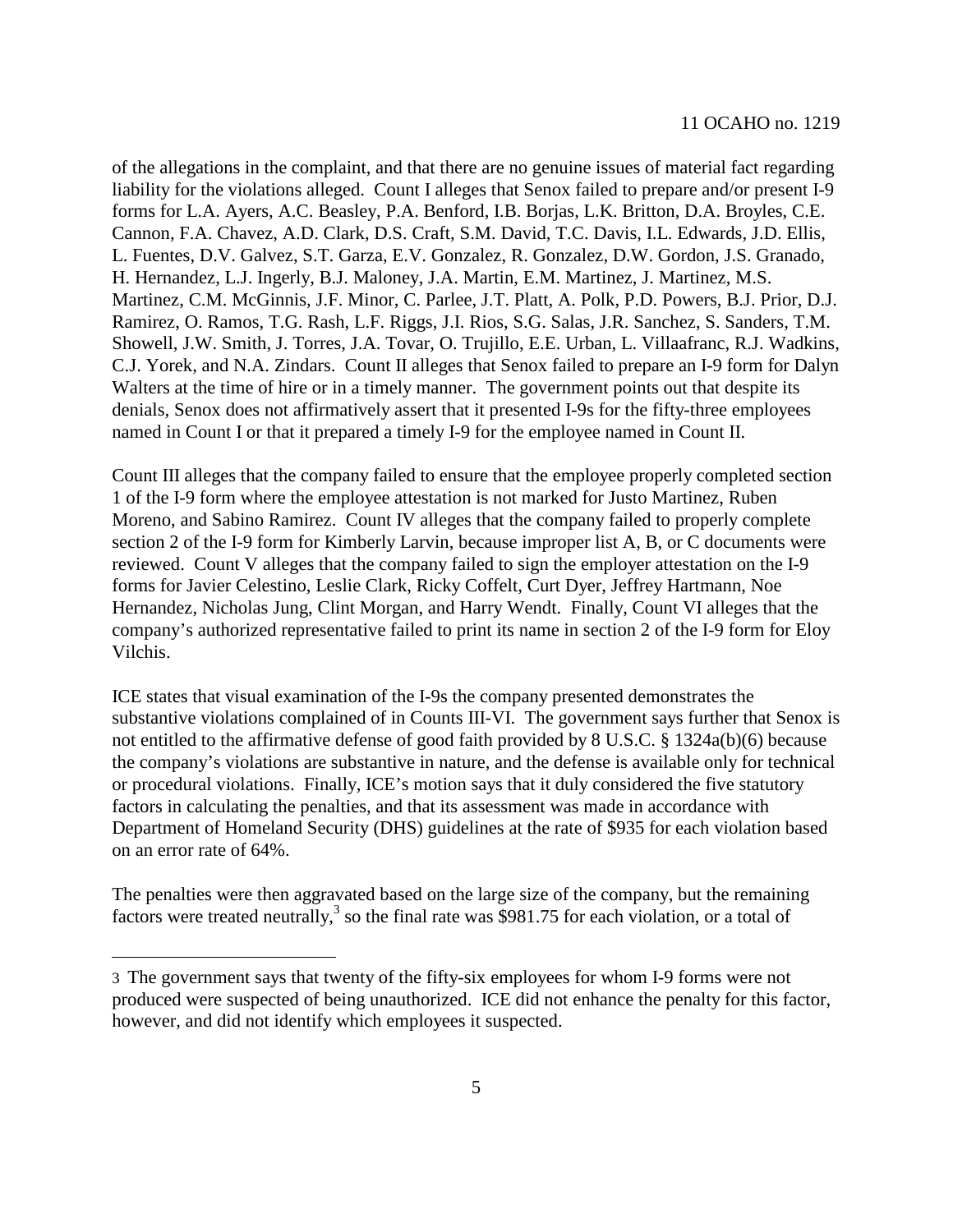\$66,759. ICE's forensic auditor considered Senox to be a large corporation because it had locations in eight states, one hundred and fifty-eight employees, and annual sales as of July, 2011 totalling \$7,700,000. The company was sufficiently large to employ a human resources director who is responsible for employment paperwork.

Exhibits accompanying ICE's motion include G-1) Notice of Inspection and Subpoena (3 pp.); G-2) Employee List provided by Senox (2 pp.); G-3) Employee List from Texas Workforce CommissionReport  $(3 pp.)^4$  $(3 pp.)^4$  $(3 pp.)^4$ ; G-4) I-9 Forms with supporting documentation (24 pp.); G-5) Certificate of Incorporation of Senox Corp. (3 pp.); G-6) Notice of Intent to Fine (11 pp.); G-7) Declaration of Forensic Auditor Janet St. Michael (3 pp.); Memorandum to Case File Determination of Civil Money Penalty (4 pp.).

B. Senox's Response

The company's response reiterates its position that ICE improperly calculated both the base fine, and the total penalty. Senox also says that ICE failed to identify its Form I-9 Inspection Overview document as "one of its *official* sources" and failed to show the basis of its authority and methodology, thereby casting doubt on the validity of the calculation. Senox concludes that the government should not be permitted to utilize its Form I-9 Fine Matrix because it has failed to provide evidence of the matrix's basis of authority or its methodology, and because the government's matrix was not referenced in ICE's exhibit G-8, a Memorandum to Case File Determination of Civil Money Penalty. The company also argues that the fine is excessive because the sixty-eight violations were categorized as one single type of violation, with the same fine amount being assessed for each.

Senox's opposition to ICE's motion was not accompanied by exhibits.

C. Standard Applied

Summary decision is appropriate where the pleadings and other materials show that there is no genuine issue as to any material fact, and that a party is entitled to summary decision. 28 C.F.R. § 68.38(c) (2012). This rule is similar to and based upon Federal Rule of Civil Procedure 56(c), which provides for summary judgment in federal cases. *See United States v. New China Buffet Rest.*, 10 OCAHO no. 1132, 2 (2010). Accordingly, OCAHO jurisprudence looks to federal case

<span id="page-5-0"></span><sup>4</sup> ICE's Index of Supporting Documents attached to its motion labels Exhibit G-2 as the Employee List from Texas Workforce Commission, and Exhibit G-3 as the Employee List Provided by Respondent. The exhibits themselves appear to be labeled differently, as the Texas Commission list is labeled G-3, and the Employer's list is G-2. For clarity, exhibits will be referred to as listed above.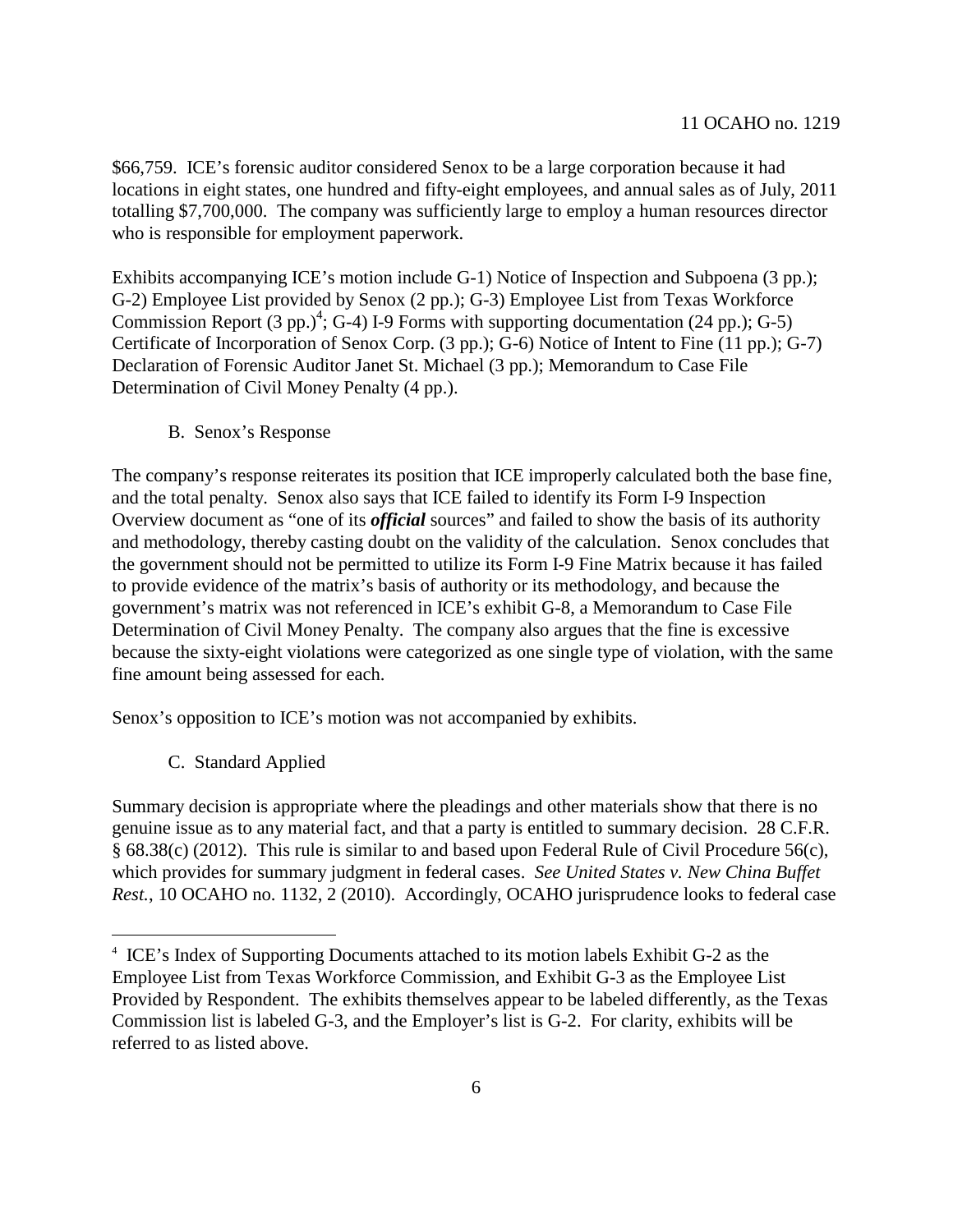law for guidance in determining when summary decision is appropriate. *Id*.

A party seeking summary decision bears the initial burden of demonstrating the absence of a genuine issue of material fact. *United States v. DJ Drywall, Inc.*, 10 OCAHO no. 1136, 2 (2010), citing *Celotex Corp. v. Catrett*, 477 U.S. 317, 323 (1986). The party opposing the motion must set forth specific facts showing that there is a genuine issue of fact for a hearing. 28 C.F.R. § 68.38(b). All facts and reasonable inferences therefrom are viewed in the light most favorable to the non-moving party. *United States v. Primera Enters*., 4 OCAHO No. 615, 259, 261 (1994).

- D. Discussion and Analysis
	- 1. Liability

ICE's Exhibits G-2 and G-3 show that the fifty-three individuals named in Count I of the complaint were employees of the company. Notwithstanding its denials, Senox has neither argued nor shown that I-9 forms were prepared and presented for any of these individuals. Senox offeredno evidence to [s](#page-6-0)upport its denial of liability for the alleged violations. OCAHO rules<sup>5</sup> expressly provide that a party opposing a motion for summary decision may not rest on mere allegations or denials in a pleading, but must set forth specific facts showing that there is a genuine issue for trial. 28 C.F.R. § 68.38(b); *see United States v. Curran Eng'g Co*., 7 OCAHO no. 975, 874, 878 (1997). ICE established liability for all fifty-three violations in Count I. Visual inspection of the I-9 form for Dalyn Walters, Exh. G-4, p. 1 shows that Walters was hired on April 4, 2001, but that Senox prepared the I-9 for this individual on August 30, 2010. An I-9 form is timely prepared if section 1 is completed by the employee at the time of hire and the employer completes the attestation in section 2 within three days of the hire. 8 C.F.R. § 274a.2(b)(1)(ii)(B), *United States v. Pharaoh's Gentlemen's Club, Inc.*, 10 OCAHO no. 1189, 7 (2013). Because Walters' I-9 form was not completed until more than nine years after the date of hire, ICE established liability for the violation in count II.

Inspection of the I-9 forms for the individuals named in count III reflects that none of the three checked a box in section 1 attesting to a particular immigration status, as required by 8 C.F.R 274.2(a)(3). *See United States v. Ketchikan Drywall Servs., Inc.*, 10 OCAHO no. 1139, 4-5 (2011). ICE thus established substantive paperwork violations on the forms for Justo Martinez, Ruben Moreno, and Sabino Ramirez. Count IV alleges that an improper document was accepted for purposes of verifying the employment eligibility of Kimberly Larvin, and Exhibit G-4, p. 5 reflects that the document Senox examined on February 22, 2010 had already expired on May 15, 2009. Only unexpired documents are acceptable for verification purposes. 8 C.F.R. §  $274a.2(b)(1)(v)$ . ICE established the violation alleged in count IV for the I-9 form of Kimberly

<span id="page-6-0"></span><sup>5</sup> Rules of Practice and Procedure, 28 C.F.R. pt. 68 (2013).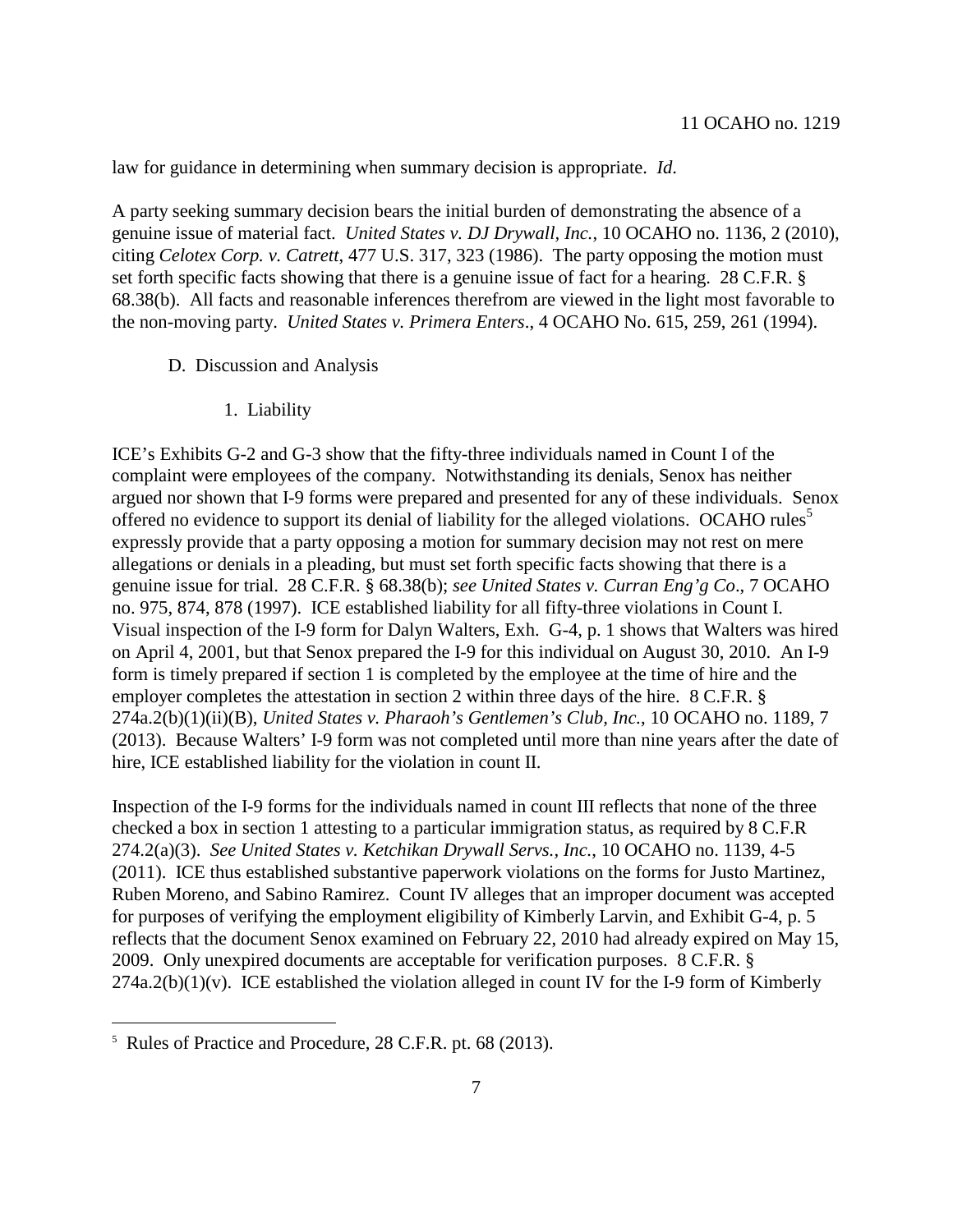Larvin.

Count V alleges that the employer did not sign the attestation in section 2 of the I-9 forms for nine individuals, and examination of these forms shows the absence of the signatures, as alleged. Exhibit G-4, pp. 6-13, 15. An employer is obligated to attest to the examination of an employee's employment verification documents, 8 C.F.R. § 274a.2(b)(1)(ii), and failure to do so is a serious substantive error. *United States v. New Outlook Homecare, LLC*, 10 OCAHO no. 1210, 2 (2014). The government established liability for violations related to the I-9 forms of Javier Celestino, Leslie Clark, Ricky Coffelt, Curt Dyer, Jeffrey Hartmann, Noe Hernandez, Nicholas Jung, Clint Morgan, and Harry Wendt, as alleged in count V. Finally, the I-9 form for Eloy Vilchis shows that employer's authorized representative did not complete the "print name" section. Visual examination shows that section 2 of Vilchis' I-9 form was not properly completed, $6$  and the government has established liability for the violation.

#### 2. Penalties

The parameters for assessing civil money penalties for paperwork violations are set forth in 8 C.F.R. § 274a.10(b)(2). The minimum penalty for each individual with respect to whom the violation occurred after September 29, 1999, is \$110, and the maximum penalty is \$1,100. *Id*. The penalties available for the sixty-eight violations in this case range from a minimum of \$7,480 to a maximum of \$74,800. Five factors are set out in the governing statute, to which due consideration must be given in assessing the appropriate penalties. These include 1) the size of the business of the employer, 2) the good faith of the employer, 3) the seriousness of the violation(s), 4) whether or not the individuals involved were unauthorized aliens, and 5) any history of previous violations by the employer. 8 U.S.C. § 1324a(e)(5). The statute does not require that equal weight be given to each factor. *United States v. Hernandez*, 8 OCAHO no. 1043, 660, 664 (2000).

The gravamen of Senox's opposition to the government's motion is that the government's baseline fine calculation was made using the ICE matrix, but the matrix was not referenced in the government's memorandum to case file. Those guidelines have no binding effect in this forum, *see United States v. Ice Castles Daycare Too, Inc.*, 10 OCAHO no. 1142, 6 (2011), and penalties at this stage may be examined de novo. *Id*. (citing *Aid Maint.*, 8 OCAHO no. 1023 at 344).

Senox did not dispute the auditor's classification of it as a large business. Neither did it specifically address the remaining statutory factors. It did, however, challenge the government's

<span id="page-7-0"></span><sup>6</sup> The form also reflects that an incorrect box was checked in section 1, and an improper document, a Mexican consular ID, was entered as a List A document on this I-9.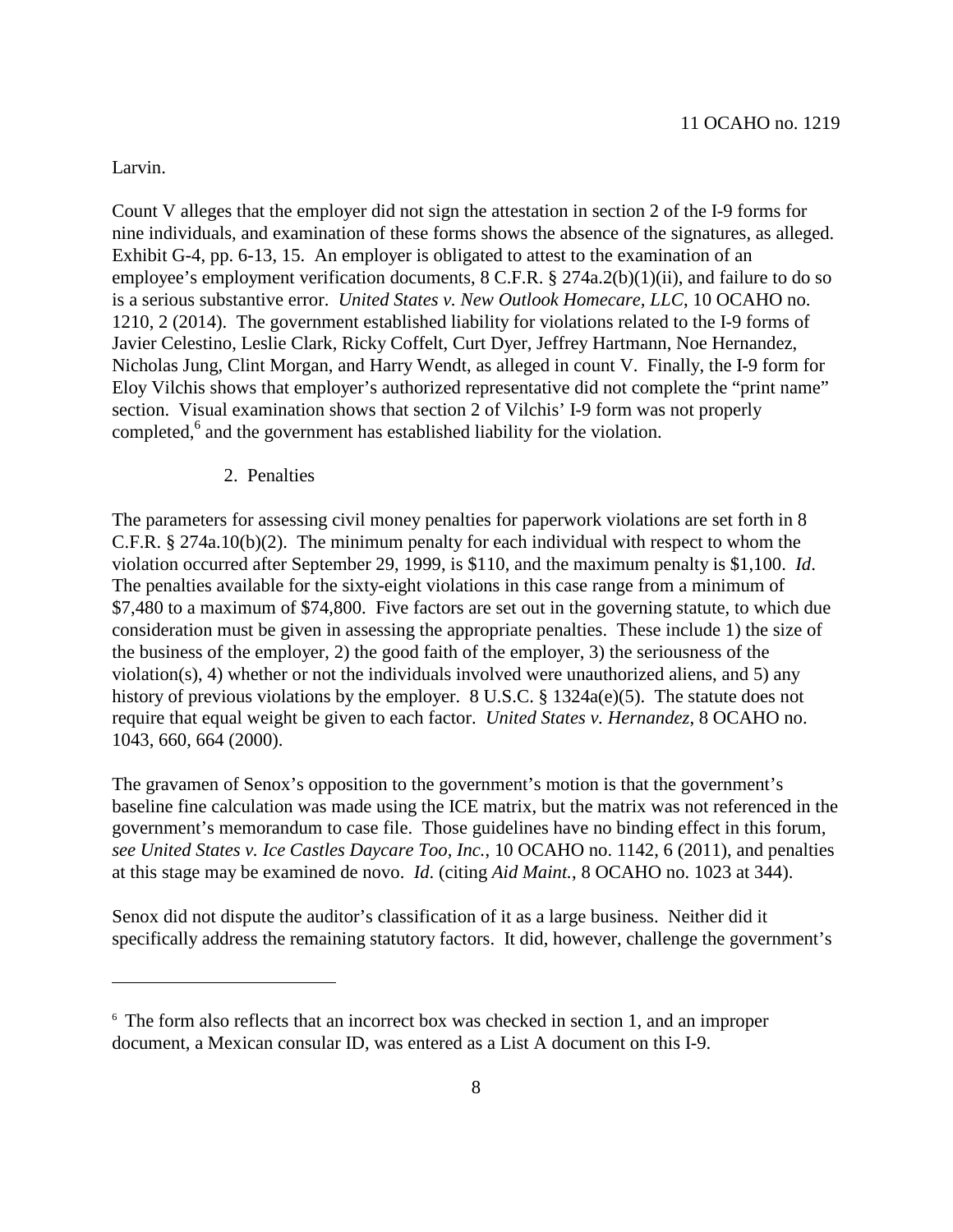treating all the violations equally and imposing a penalty of \$981.75 for each of the sixty-eight violations. Our case law directs that the seriousness of violations may be evaluated on a continuum, because not all violations are equally serious. *United States v. Snack Attack Deli, Inc.*, 10 OCAHO no. 1137, 8 (2010) (citing *United States v. Carter*, 7 OCAHO no. 931, 113, 169 (1997)). *See, e.g.*, *United States v. M&D Masonry, Inc.*, 10 OCAHO no. 1211, 11-12 (2014) (setting the fine amount higher for failures to prepare employment verification forms than for substantive paperwork violations). Here, as in *M&D Masonry*, the violations for failure to prepare I-9 forms for the fifty-four individuals in counts I and II are more serious than are the paperwork violations for fourteen individuals in counts III-VI because the failure to prepare the forms completely subverts the purpose of the law. *United States v. Skydive Acad. of Hi. Corp.*, 6 OCAHO no. 848, 235, 246 (1996).

ICE's proposed penalty is almost ninety percent of the maximum permissible. Penalties at or near the maximum, however, should be reserved for the most egregious violations. *See New Outlook Homecare,* 10 OCAHO no. 1210 at 4 (holding that a penalty consisting of eighty-five percent of the maximum permissible was unduly harsh). While the record is somewhat sparse, there are several factors favoring the employer in that there is no claim of bad faith or history of previous violations, and no showing beyond suspicion that any particular individual was unauthorized for employment. A penalty should be sufficiently meaningful to deter future violations, *United States v. Jonel, Inc.*, 8 OCAHO no. 1008, 175, 201 (1998), but should not be unduly punitive; proportionality is key. *United States v. Pegasus Rest., Inc.*, 10 OCAHO no. 1143, 7 (2012).

Considering the record as a whole, limited as it may be, the penalties will be adjusted as a matter of discretion to an amount closer to the midrange of permissible penalties. For the fifty-four violations involving the company's failure to timely prepare or present I-9 forms (Counts I and II) the penalties will be assessed at \$700 per violation. For the fourteen defective I-9 forms (Counts III-VI) the penalties will be assessed at \$500. The penalties total \$44,800.

## V. FINDINGS OF FACT AND CONCLUSIONS OF LAW

## A. Findings of Fact

1. Senox Corporation is a private, for-profit corporation duly registered under the laws of the State of Texas on April 5, 1985.

2. A Notice of Inspection ("NOI") and an administrative subpoena was (sic) served on Senox Corporation March 29, 2012.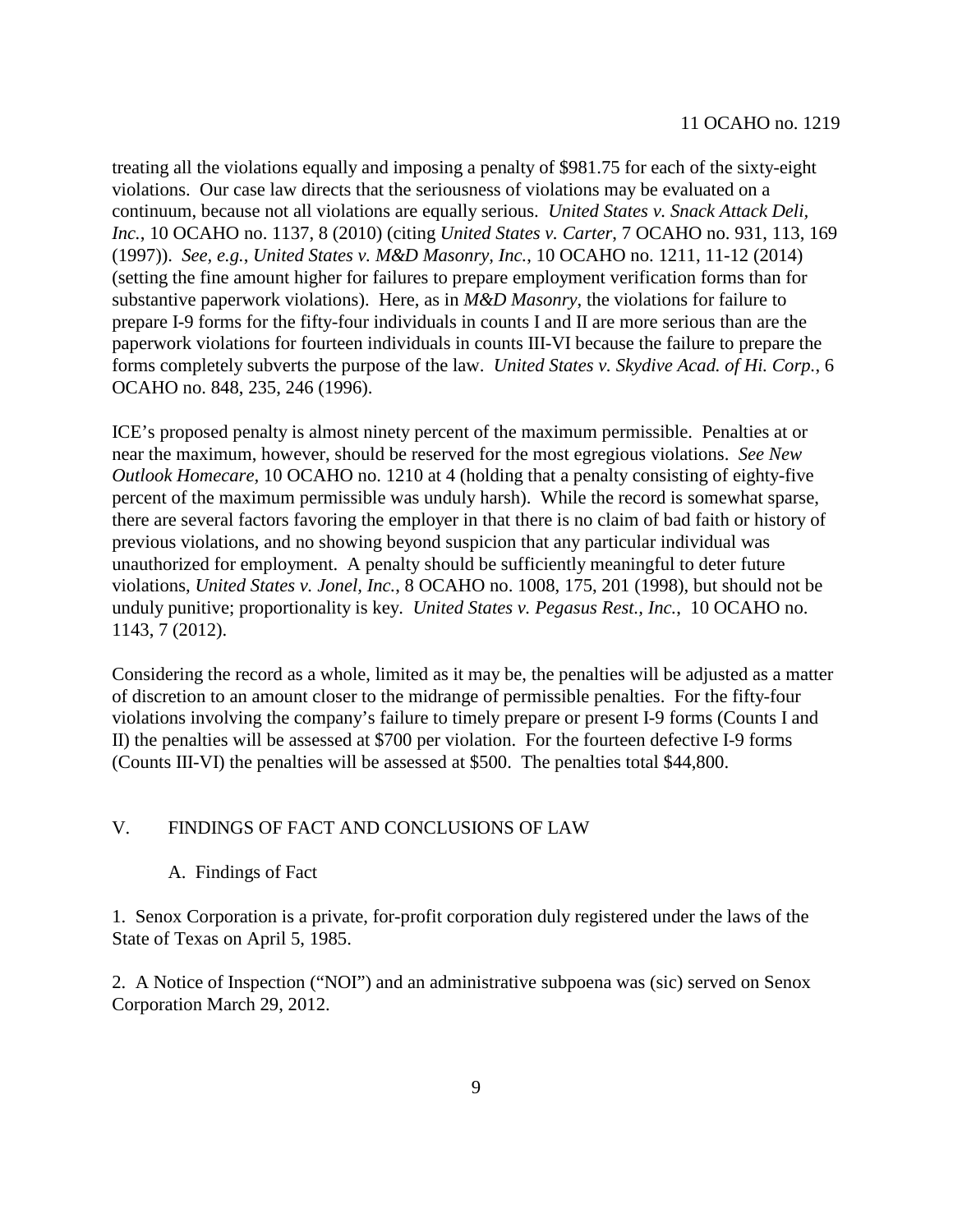3. In the NOI and the subpoena, Senox Corporation was requested to present to DHS employment records and all forms I-9 for current and terminated individuals for the period from October 1, 2011 to present (March 29, 2012) who were employed by Senox Corporation.

4. On April 3, 2012, the Respondent's counsel provided Forms I-9, along with supporting documentation and an employee roster for all employees working for Senox to the HIS Austin Office.

5. On April 26, 2012, the Respondent was served with a Notice of Suspect Documents, Notice of Technical or Procedural Failures, Notice of Discrepancy, and Employee Discrepancy Notices. The Respondent was given 10 days to correct the errors in noted in the Notice of Technical or Procedural Errors.

6. On April 30, 2012, May 8, 2012, and May 11, 2012, the Respondent provided documentation in response to the Notice of Technical or Procedural Failures, Notice of Discrepancies, and Notice of Suspect Documents, and explaining the actions that had been taken by Senox to correct the deficient I-9s.

7. A Notice of Intent to Fine (NIF) was served on the Respondent on January 30, 2013, in the amount of \$66,759.00.

8. The employees named in the complaint were employees of Senox Corporation during some or all of the period from October 1, 2011 until March 29, 2012.

9. The employees named in the complaint were hired after 1986.

10. Senox has been a participant in the E-Verify program since May 17, 2012, Company ID Number 558558.

11. Senox Corporation filed a request for hearing on February 20, 2013.

12. The Department of Homeland Security, Immigration and Customs Enforcement filed a complaint with the Office of the Chief Administrative Hearing Officer on June 19, 2013.

13. Senox Corporation hired A. Ayers, A.C. Beasley, P.A. Benford, I.B. Borjas, L.K. Britton, D.A. Broyles, C.E. Cannon, F.A. Chavez, A.D. Clark, D.S. Craft, S.M. David, T.C. Davis, I.L. Edwards, J.D. Ellis, L. Fuentes, D.V. Galvez, S.T. Garza, E.V. Gonzalez, R. Gonzalez, D.W. Gordon, J.S. Granado, H. Hernandez, L.J. Ingerly, B.J. Maloney, J.A. Martin, E.M. Martinez, J. Martinez, M.S. Martinez, C.M. McGinnis, J.F. Minor, C. Parlee, J.T. Platt, A. Polk, P.D. Powers, B.J. Prior, D.J. Ramirez, O. Ramos, T.G. Rash, L.F. Riggs, J.I. Rios, S.G. Salas, J.R. Sanchez, S.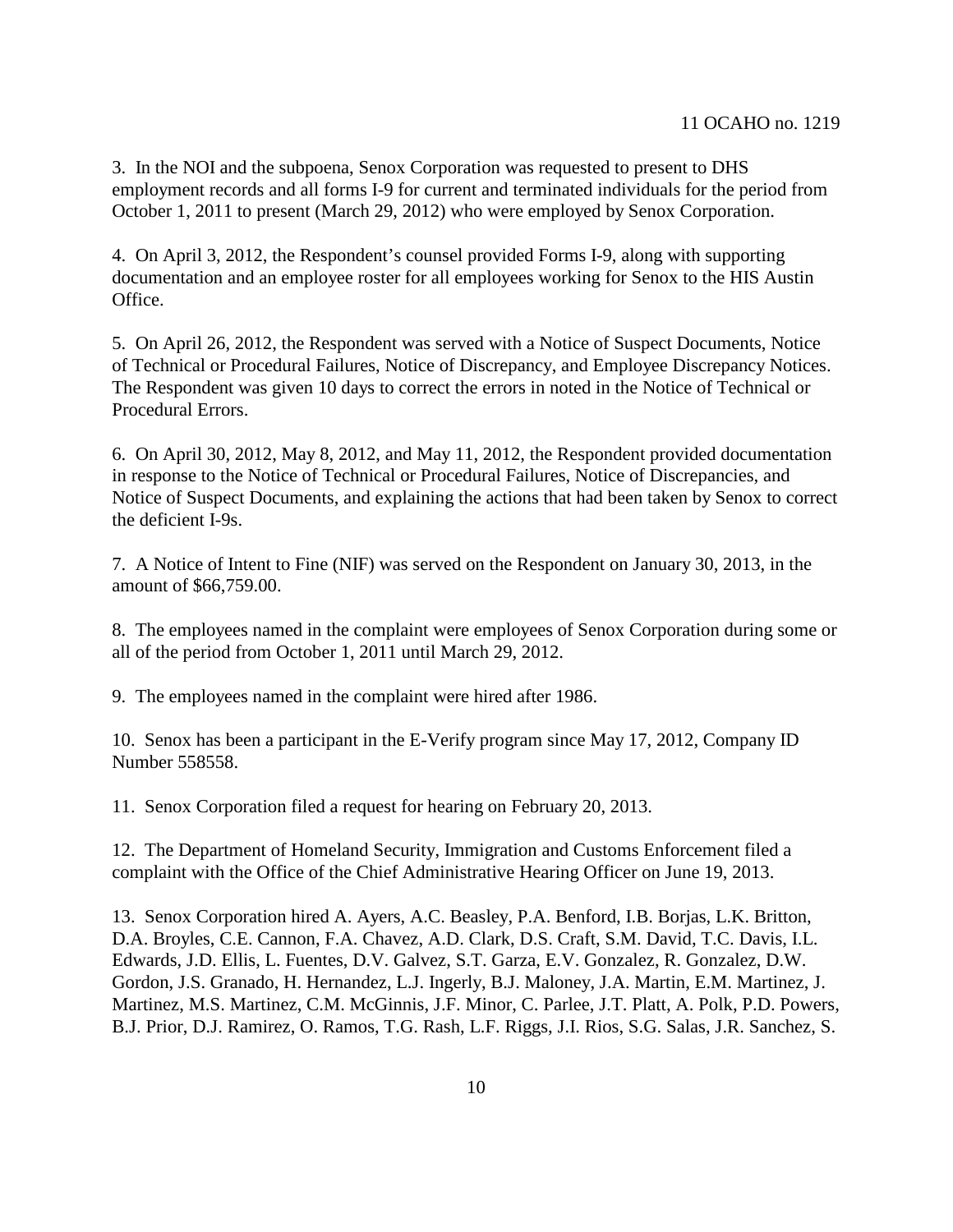Sanders, T.M. Showell, J.W. Smith, J. Torres, J.A. Tovar, O. Trujillo, E.E. Urban, L. Villaafranc, R.J. Wadkins, C.J. Yorek, N.A. Zindars, and Dalyn Walters, and failed to timely prepare or present I-9 forms for them.

14. Senox Corporation hired Justo Martinez, Ruben Moreno, Sabino Ramirez, Kimberly Larvin, Javier Celestino, Leslie Clarke, Ricky Coffelt, Curt Dyer, Jeffrey Hartmann, Noe Hernandez, Nicholas Jung, Clint Morgan, Harry Wendt, and Eloy Vilchis, and either failed to ensure that the employee properly completed section 1 of the I-9 form, of failed itself to complete section 2 or section 3 of the form.

- B. Conclusions of Law
- 1. Senox Corporation is an entity within the meaning of 8 U.S.C § 1324a(a)(1) (2012).
- 2. Senox Corporation filed a timely request for hearing.
- 3. All conditions precedent to the institution of this proceeding have been satisfied.
- 4. Senox corporation is liable for sixty-eight violations of 8 U.S.C. § 1324a(a)(1)(B).

5. In assessing an appropriate penalty, the following factors must be considered: 1) the size of the employer's business, 2) the employer's good faith, 3) the seriousness of the violations, 4) whether or not the individual was an unauthorized alien, and 5) the employer's history of previous violations. 8 U.S.C. § 1324a(e)(5). The statute neither requires that equal weight be given to each factor, nor rules out consideration of additional factors. *See United States v. Hernandez*, 8 OCAHO no. 1043, 660, 664 (2000).

6. There is no one single permissible method for calculating penalties. *See United States v. Filipe, Inc.*, 1 OCAHO no. 108, 726, 731 (1989). ICE has broad discretion in assessing civil money penalties. *See United States v. Aid Maint. Co.*, 8 OCAHO 1023, 321, 343-44 (1999).

7. ICE's internal guidelines for assessing civil money penalties have no binding effect in this forum. *See United States v. Pegasus Rest., Inc.*, 10 OCAHO no. 1143, 6 (2012). OCAHO may exercise its authority to review the penalty assessment de novo. *United States v. Aid Maint. Co.*, 8 OCAHO 1023, 321, 344 (1999).

8. Penalties close to the maximum permissible should be reserved for the most egregious violations. *See United States v. Fowler Equip. Co.*, 10 OCAHO no. 1169, 6 (2013).

9. A penalty should be sufficiently meaningful to accomplish the purpose of deterring future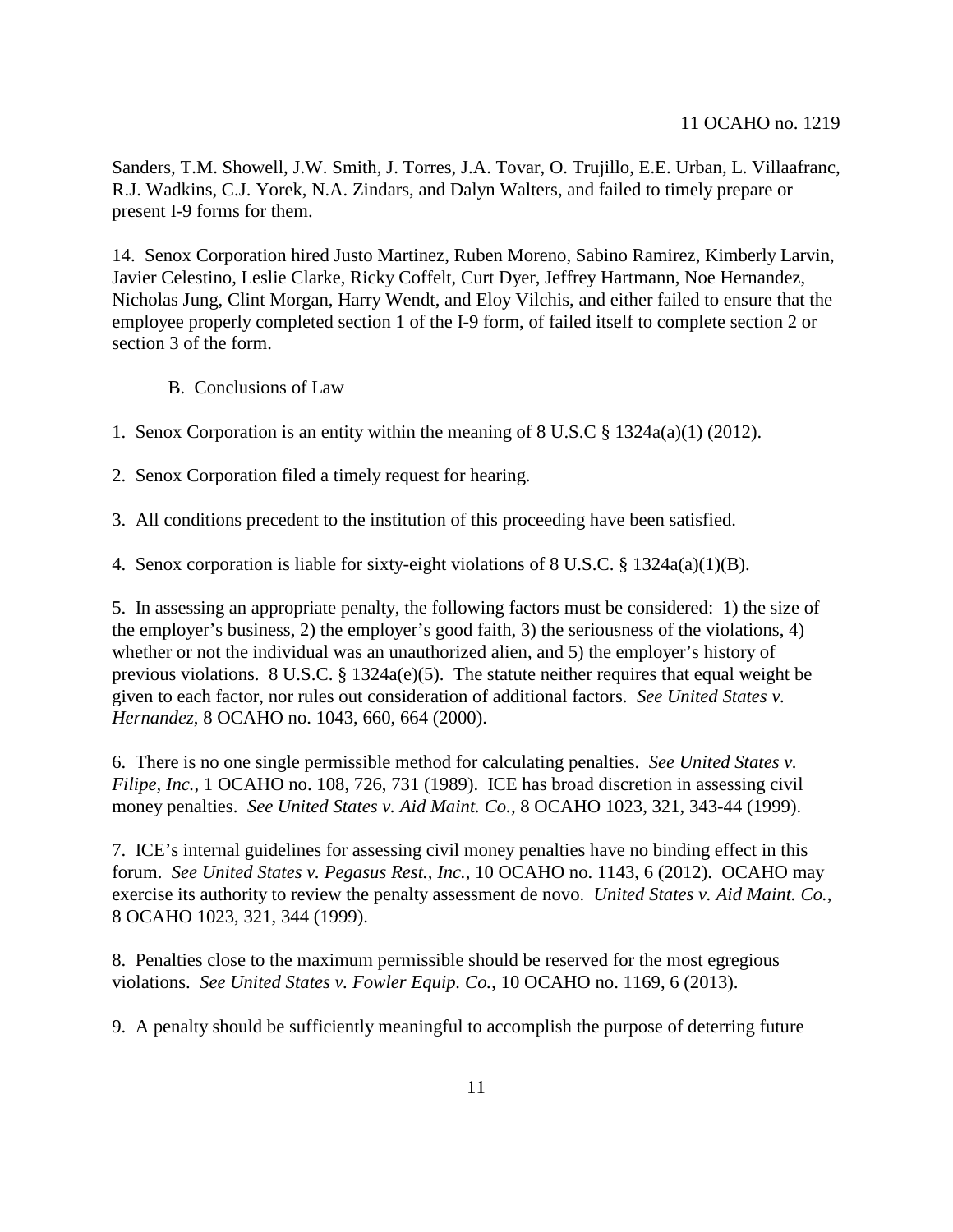violations, *United States v. Jonel, Inc.*, 8 OCAHO no. 1008, 175, 201 (1998), without being "unduly punitive" in light of the respondent's resources. *United States v. Minaco Fashions, Inc.*, 3 OCAHO no. 587, 1900, 1909 (1993).

To the extent that any statement of fact is deemed to be a conclusion of law or any conclusion of law is deemed to be a statement of fact, the same is so denominated as if set forth as such.

## ORDER

Senox Corporation's motions to dismiss, for discovery, and for tolling are denied. The government's motion for summary decision is granted as to liability and Senox Corporation is found liable for sixty-eight violations of  $8 \text{ U.S.C. } §$  1324a(a)(1)(B). The government's motion for summary decision is denied as to the penalty amount, and Senox Corporation is ordered instead to pay civil money penalties totalling \$44,800. The parties are encouraged to work out a schedule for installment payments if necessary to alleviate any impact on the business.

## SO ORDERED.

Dated and entered this 3rd day of June, 2014.

Ellen K. Thomas Administrative Law Judge

\_\_\_\_\_\_\_\_\_\_\_\_\_\_\_\_\_\_\_\_\_\_\_\_\_\_\_\_\_\_\_\_\_\_

## Appeal Information

This order shall become the final agency order unless modified, vacated, or remanded by the Chief Administrative Hearing Officer (CAHO) or the Attorney General.

Provisions governing administrative reviews by the CAHO are set forth at 8 U.S.C. § 1324a(e)(7) and 28 C.F.R. pt. 68. Note in particular that a request for administrative review must be filed with the CAHO within ten (10) days of the date of this order, pursuant to 28 C.F.R. §  $68.54(a)(1)$ .

Provisions governing the Attorney General's review of this order, or any CAHO order modifying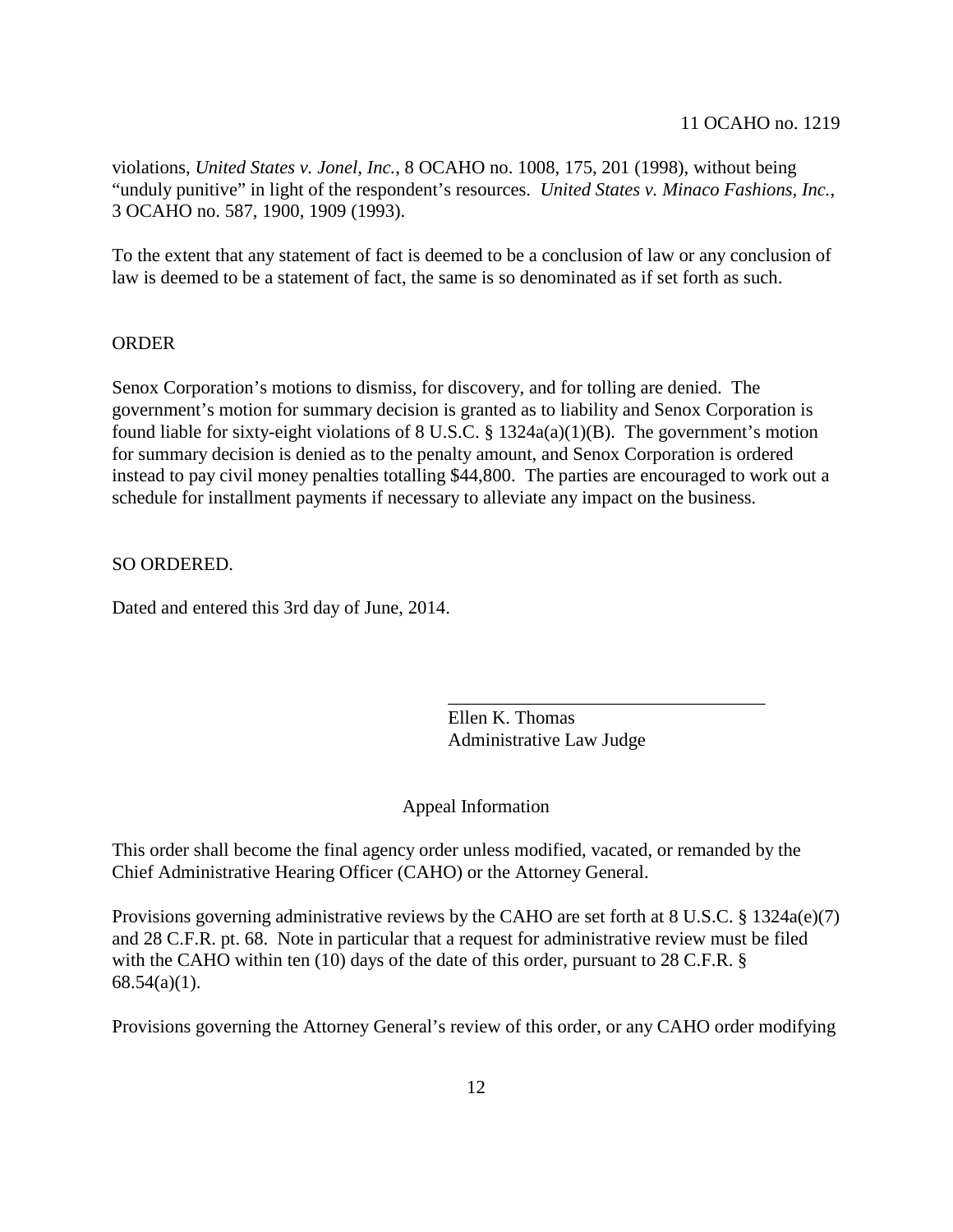or vacating this order, are set forth at 8 U.S.C. § 1324a(e)(7) and 28 C.F.R. pt. 68. Within thirty (30) days of the entry of a final order by the CAHO, or within sixty (60) days of the entry of an Administrative Law Judge's final order if the CAHO does not modify or vacate such order, the Attorney General may direct the CAHO to refer any final order to the Attorney General for review, pursuant to 28 C.F.R. § 68.55.

A petition to review the final agency order may be filed in the United States Court of Appeals for the appropriate circuit within forty-five (45) days after the date of the final agency order pursuant to 8 U.S.C. § 1324a(e)(8) and 28 C.F.R. § 68.56.